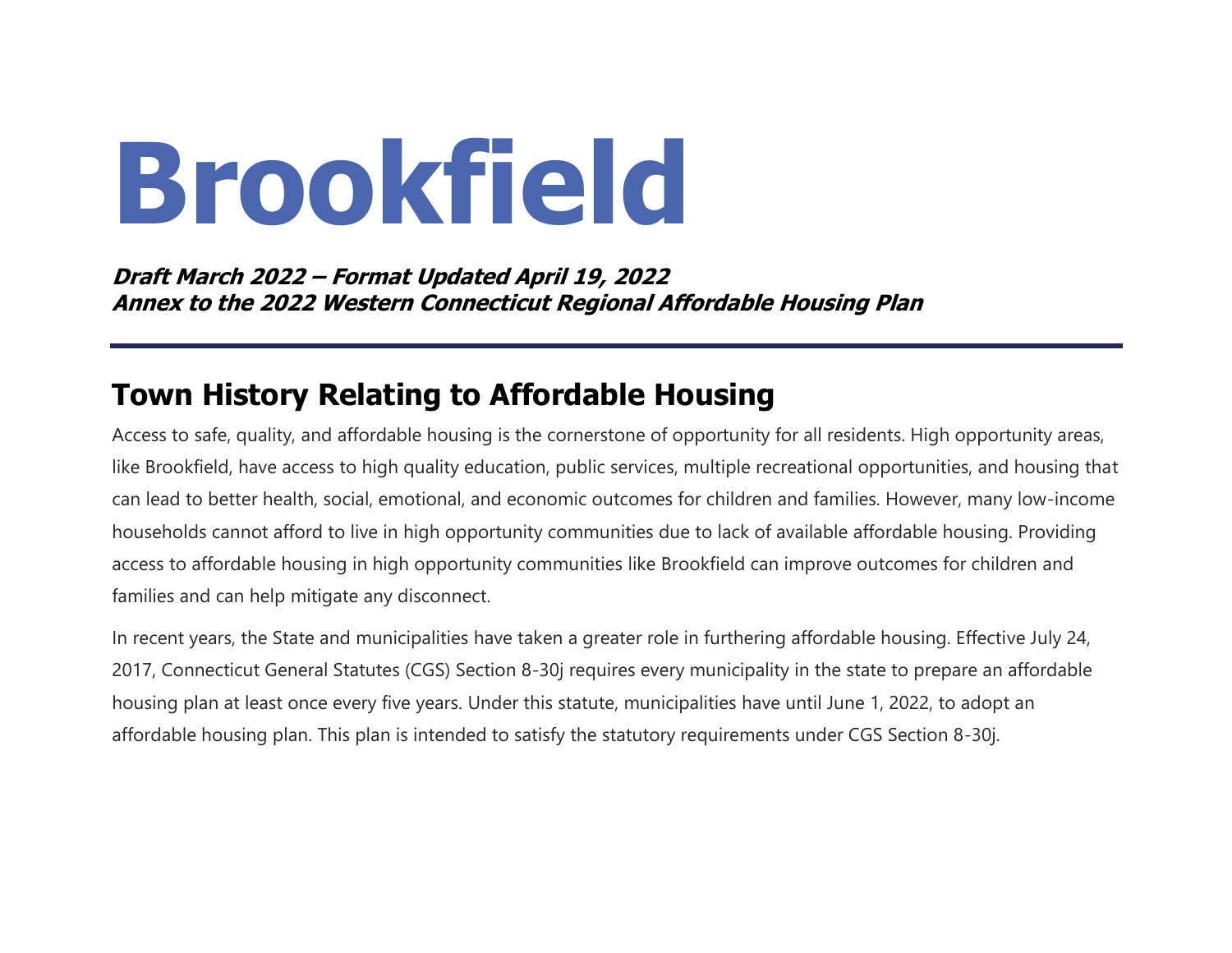Since 2015, Brookfield has been a leader at furthering affordable housing through changes to its local policies and regulations. Many of the recommendations in this Plan seek to build on that momentum as Brookfield looks towards a more diverse, equitable, and sustainable future.

Brookfield has been adding affordable housing units since 2005 through both the Affordable Housing statute and Incentive Housing provisions of the Connecticut General Statutes (CGS). At 0.83% (48 units) total affordable housing in 2005, Brookfield has increased to 5.62% (369 units) in 2020. Since 2015, 148 affordable units have been added, the majority being governmentally assisted and CHFA mortgages. Forty-two additional affordable housing units in three developments are in the planning stage.

|             | <b>TENANT</b>         |                          |                  |                          |                 | <b>CENSUS</b>  |                   |  |  |
|-------------|-----------------------|--------------------------|------------------|--------------------------|-----------------|----------------|-------------------|--|--|
|             | <b>GOVERNMENTALLY</b> | <b>RENTAL</b>            | <b>CHFA/USDA</b> | <b>DEED</b>              | <b>TOTAL</b>    | <b>HOUSING</b> | <b>PERCENT</b>    |  |  |
| <b>YEAR</b> | <b>ASSISTED UNITS</b> | <b>ASSISTANCE</b>        | <b>MORTGAGES</b> | <b>RESTRICTED</b>        | <b>ASSISTED</b> | <b>UNITS</b>   | <b>AFFORDABLE</b> |  |  |
| 2002        | 39                    | $\qquad \qquad -$        | 94               | $\overline{\phantom{a}}$ | 133             | 5,781          | 2.30%             |  |  |
| 2005        | 6                     | $\overline{a}$           | 32               | 10                       | 48              | 5,781          | 0.83%             |  |  |
| 2010        | 41                    | $\overline{\phantom{0}}$ | 39               | 27                       | 107             | 5,781          | 1.85%             |  |  |
| 2015        | 83                    | 8                        | 60               | 70                       | 221             | 6,562          | 3.37%             |  |  |
| 2020        | 155                   | 27                       | 110              | 77                       | 369             | 6,562          | 5.62%             |  |  |

*SOURCE: CT DEPARTMENT OF HOUSING, AFFORDABLE HOUSING APPEALS LISTS*

#### **Brookfield Housing Authority**

Brooks Quarry is an affordable independent living housing complex for low-income seniors and/or handicapped individuals. The facility consists of 35 units on 16 acres located at 3 Brooks Quarry Road. Brookfield Housing Authority (BHA) owns and manages the facility under guidance of Connecticut Housing Finance Authority (CHFA). The complex was started with initiative of 2 women who were awarded funds from CHFA to erect the complex. It is funded by rental income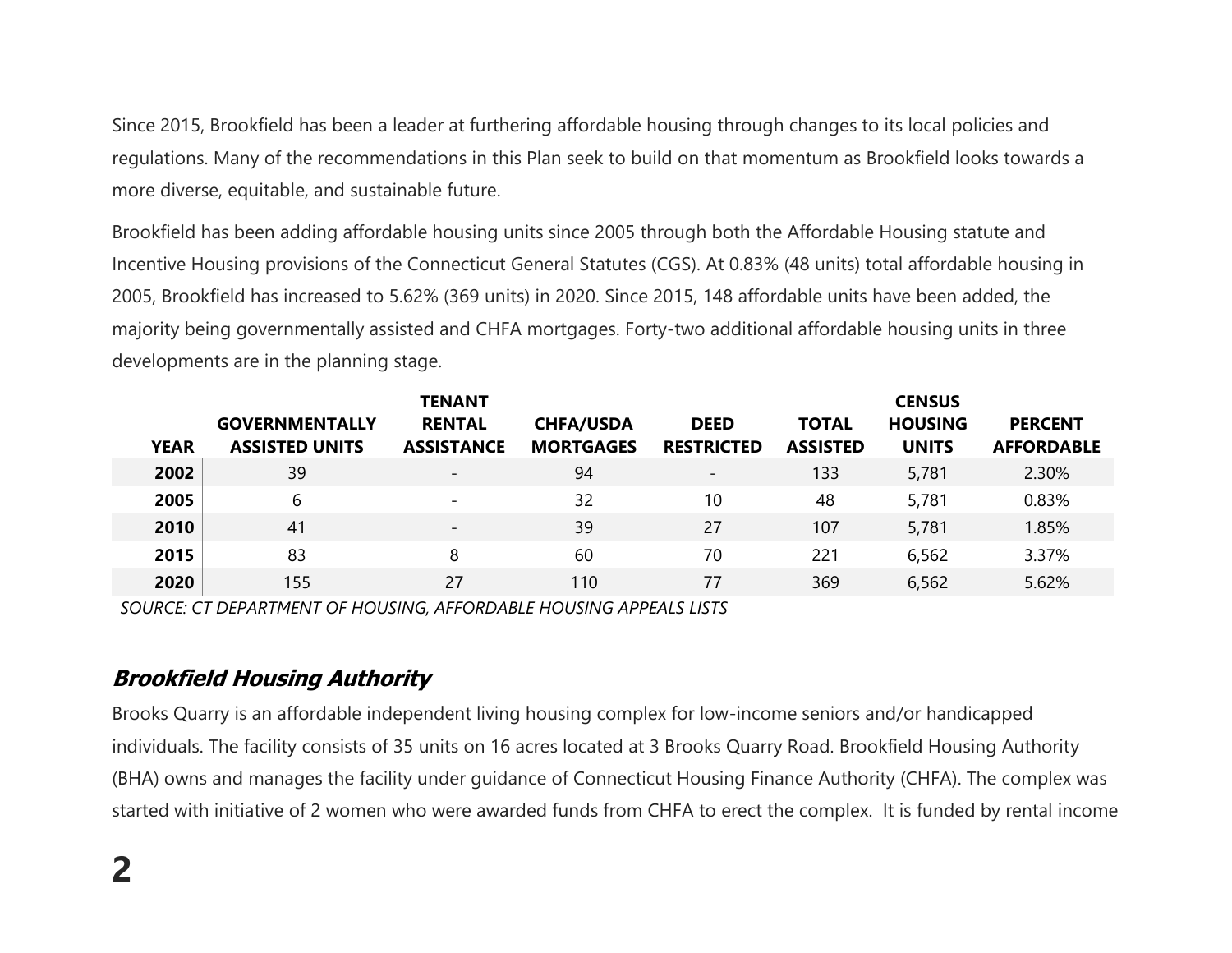and does not receive any on-going/regular funding from town, state or federal government. CHFA awarded \$450,000 in 2015 for sanitary sewer upgrades. There are 9 buildings with a total of 27 efficiency apartments, 4 one-bedroom apartments and 4 one-bedroom handicapped accessible apartments. There is also a community building with a kitchenette, where tenants socialize and entertain their guests and visitors and also serves as meeting place for other activities as well. BHA's responsibilities and challenges include:

- Monthly subsidized rent is collected from the residents depending on their financial condition and some residents seek further assistance towards fulfilling the commitment.
- The housing structure was built in 1983 and needs periodic maintenance and upgrades.
- BHA files paperwork seeking grants for major repairs and maintenance from CHFA.
- Due to lack of funds at State level and other such existing low-income housing complexes in Connecticut, the funds are few and hard to come by and as a result it's a challenge to maintain and modernize the facility.
- 501(c)(3) Non-profit organization status was granted to The Friends of Brookfield Quarry by Internal Revenue Service on August 29, 2018.

BHA does not offer housing vouchers. Housing Choice Voucher Programs are offered by the Danbury Housing Authority to current and future residents of Brookfield.

### **Incentive Housing**

There are 55 incentive housing units in three developments currently in Brookfield. In addition, nine housing developments are planned in the Town Center District. Five of the nine have approved land use and sewer connection permits and construction is scheduled to begin in 2022. These five projects will add 296 housing units of which 79 are incentive units (as defined in Brookfield 2017 zoning regulations). The other four projects are in the planning stage and include 282 housing units of which 29 are incentive.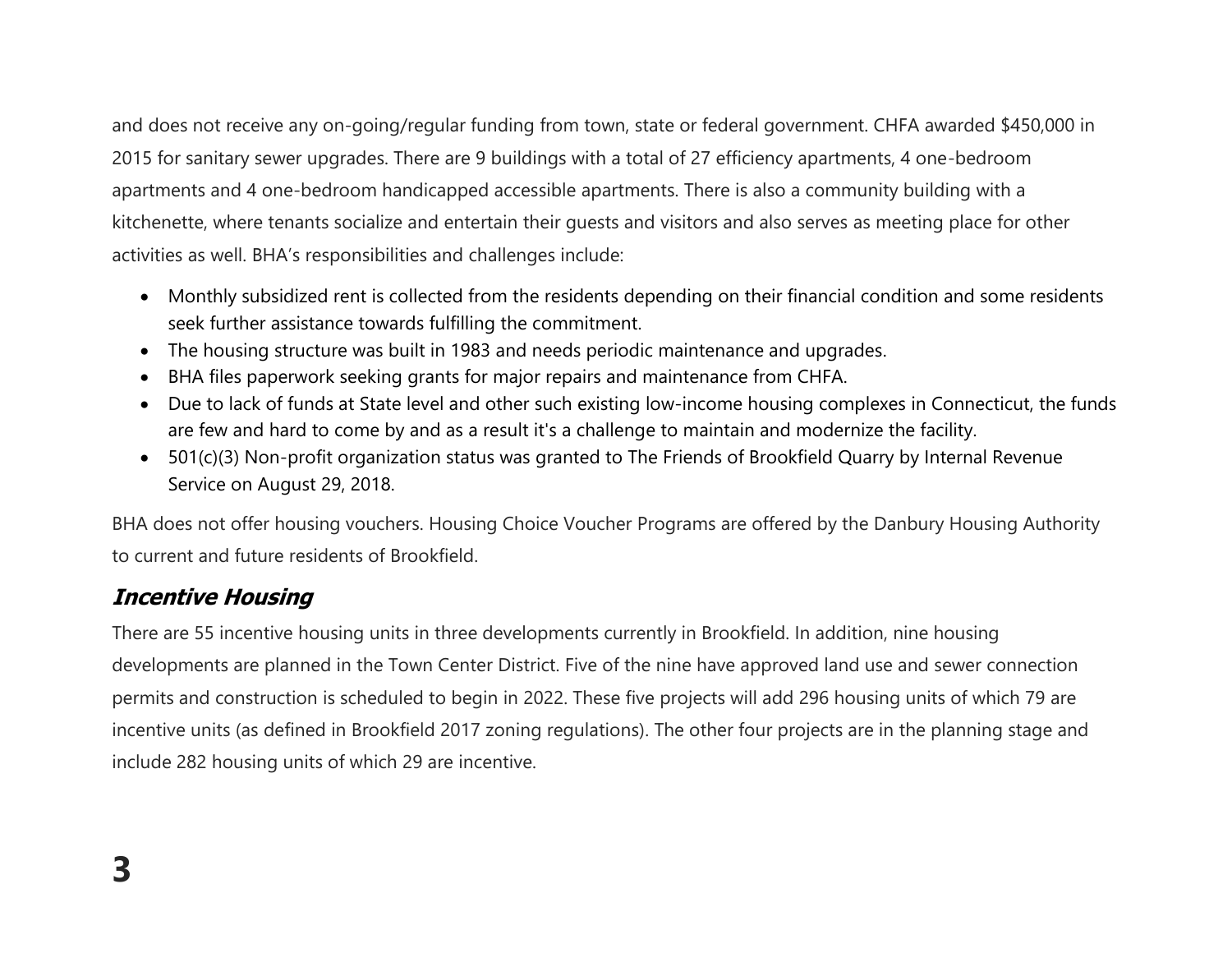# **Community Values Statement**

Brookfield encourages public participation as demonstrated in its town meeting form of government and its more than two dozen all-volunteer boards and commissions. It is committed to fostering a sense of community built on diversity, equity, inclusion, and excellent quality of life for all residents. This commitment is reflected in community support for its public education system, library, preserved open spaces, historic district, social services and recreational facilities and programs. Brookfield is the only Connecticut town bordered by two inland lakes. Through a smart growth approach Brookfield will accommodate growth in designated areas and avoid sprawl. The main growth area includes a vibrant, recently renovated town center that include multiple mixed-use developments with a diversity of housing types. Brookfield supports a diverse, affordable, and equitable housing stock that meets the needs of existing and new residents regardless of age, ability, race or ethnicity, income, or household type. Our housing stock will provide housing choices for people to upsize or downsize within the community and provide affordable housing choices for new residents and the Town's workforce.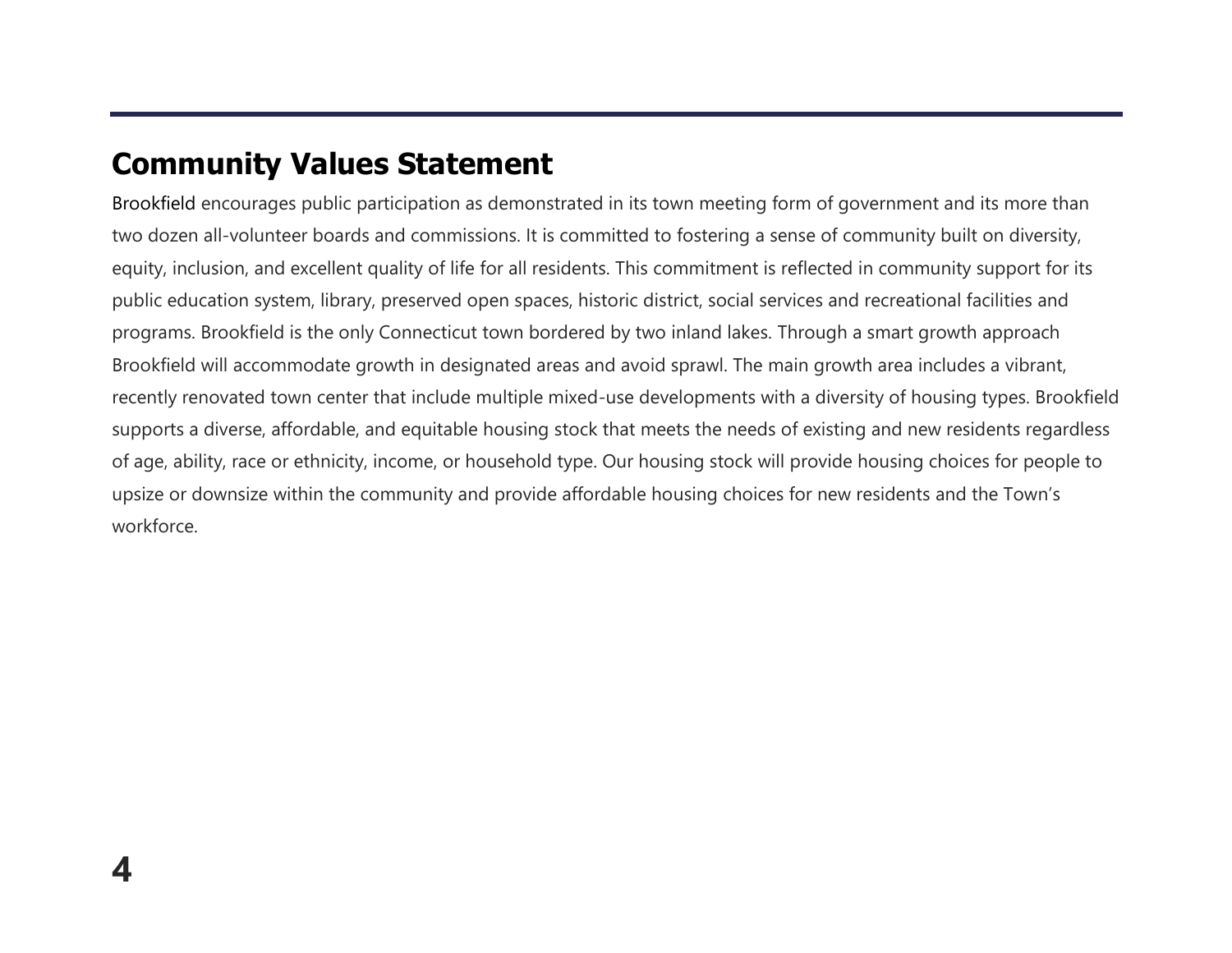# **Housing Market Trends**

Brookfield offers an abundance of recreational opportunities, has an outstanding public school system, is near world class medical facilities and its location in Fairfield County allows residents to conveniently commute by rail or car to New York City and Westchester County. Brookfield's educational attainment is much higher than the state average with 50% having a bachelor's degree or higher. The largest age group are those between 55 to 74 years of age, representing 27% of the population followed by 25% under the age of 19. There are nearly 2,400 registered businesses in Brookfield with 190 new registrations in 2020 and the self-employment rate is 12%. With much open space, abundant parks, and trails in a rural setting the average household income is above the state average. Key employers include three high tech companies, a variety of locally owned and operated business, two large national chain stores and restaurants. In the 1990's the southern

section of Federal Road was dubbed the "miracle mile" because of the growth of furniture and big box stores. With all that Brookfield has to offer it is no surprise the number of housing units has grown from 5,781 in 2000 to 6,721 in 2019, a 16% increase and the population grew by 12% from 15,664 in 2000 to 17,528 in 2020 and is projected to be 18,112 in 2030.

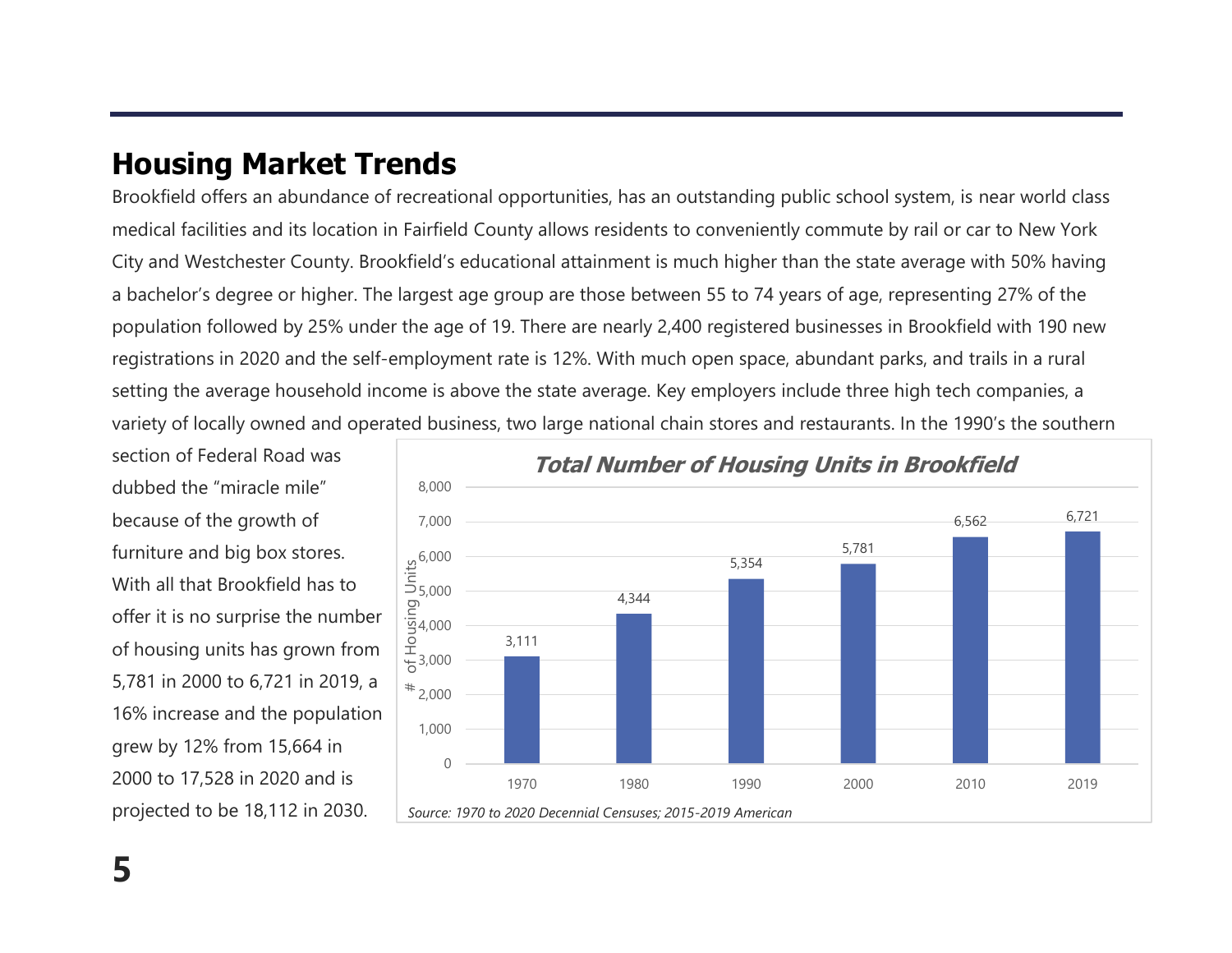

#### **MEDIAN SINGLE FAMILY HOUSING PRICES IN BROOKFIELD FROM 2000 TO JULY 31, 2021**



**6**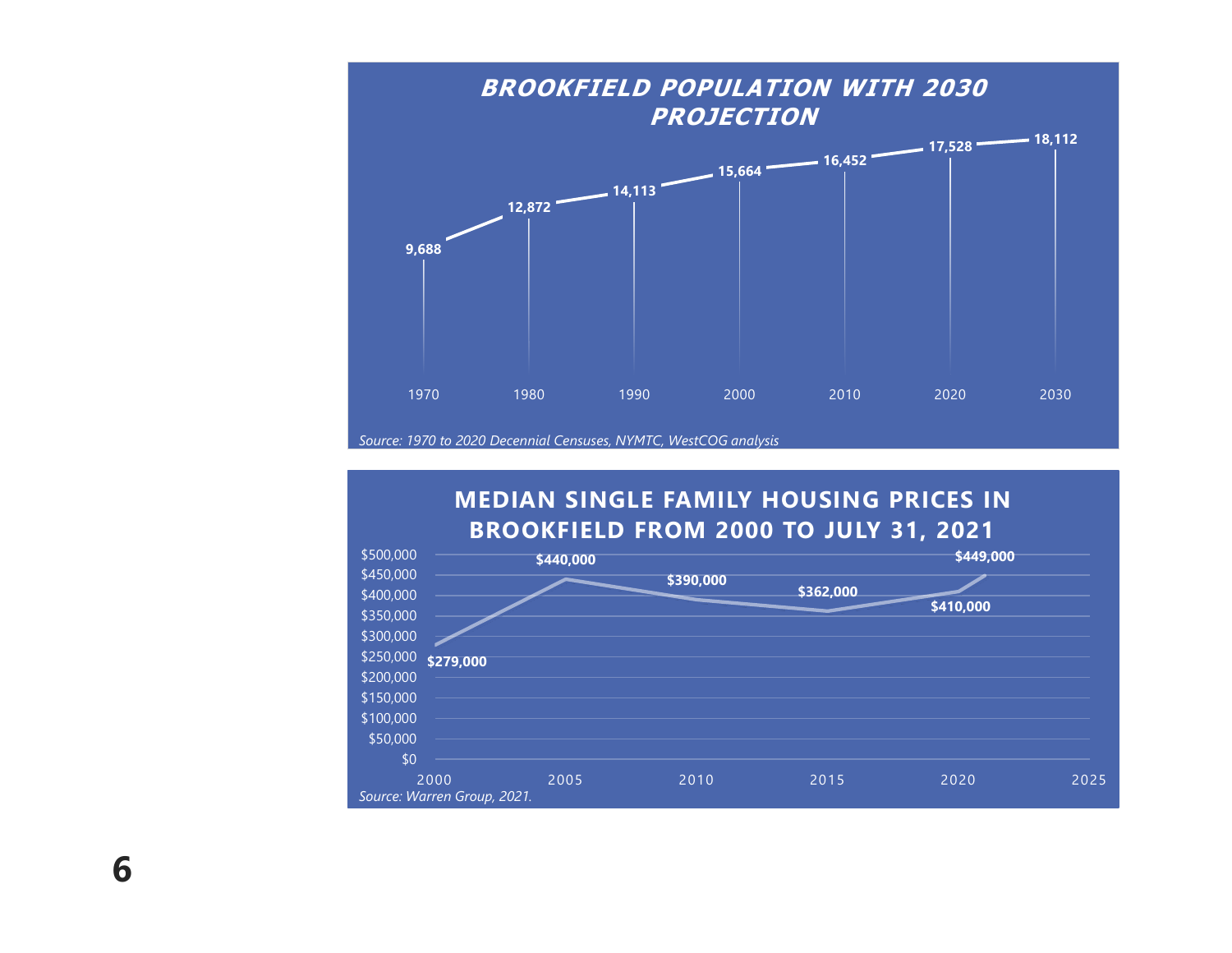Brookfield's median single family housing price declined from 2005 to 2015 but increased by 24% since then.

Mixed-use commercial and multi-family housing development from private investments has grown significantly in the Town Center District (TCD) as a result of progress of the town's Revitalization Plan. This Plan was identified as a priority in the 2015 Plan of Conservation and Development. Hundreds of additional incentive and market rate apartments and tens of thousands square feet of commercial and retail development in the TCD are in various stages of planning and construction.

Residents use Housatonic Area Regional Transit (HART) public bus service to commute to work or shopping. Most homes are heated with either propane or heating oil. Natural gas is available primarily along the Federal Road corridor. The majority of households have either community water well systems or private wells. Aquarion Water Company is the sole provider of public potable water as described below. Their system network is primarily along the Federal Road corridor but has started expanding to secondary roads and neighborhoods.

| <b>Aquarion Water Customers</b> |                    |                          |  |  |  |  |  |  |
|---------------------------------|--------------------|--------------------------|--|--|--|--|--|--|
| Land Use Type                   | No. of Connections | <b>Population Served</b> |  |  |  |  |  |  |
| Residential, single-family      | 295                | 3,436                    |  |  |  |  |  |  |
| Residential, multi-family       |                    | 1,978                    |  |  |  |  |  |  |
| Commercial                      | 32                 |                          |  |  |  |  |  |  |
| <b>Public Authority</b>         | $\mathcal{P}$      |                          |  |  |  |  |  |  |
| Total                           | 1,388              | 5,414 (30.9%)            |  |  |  |  |  |  |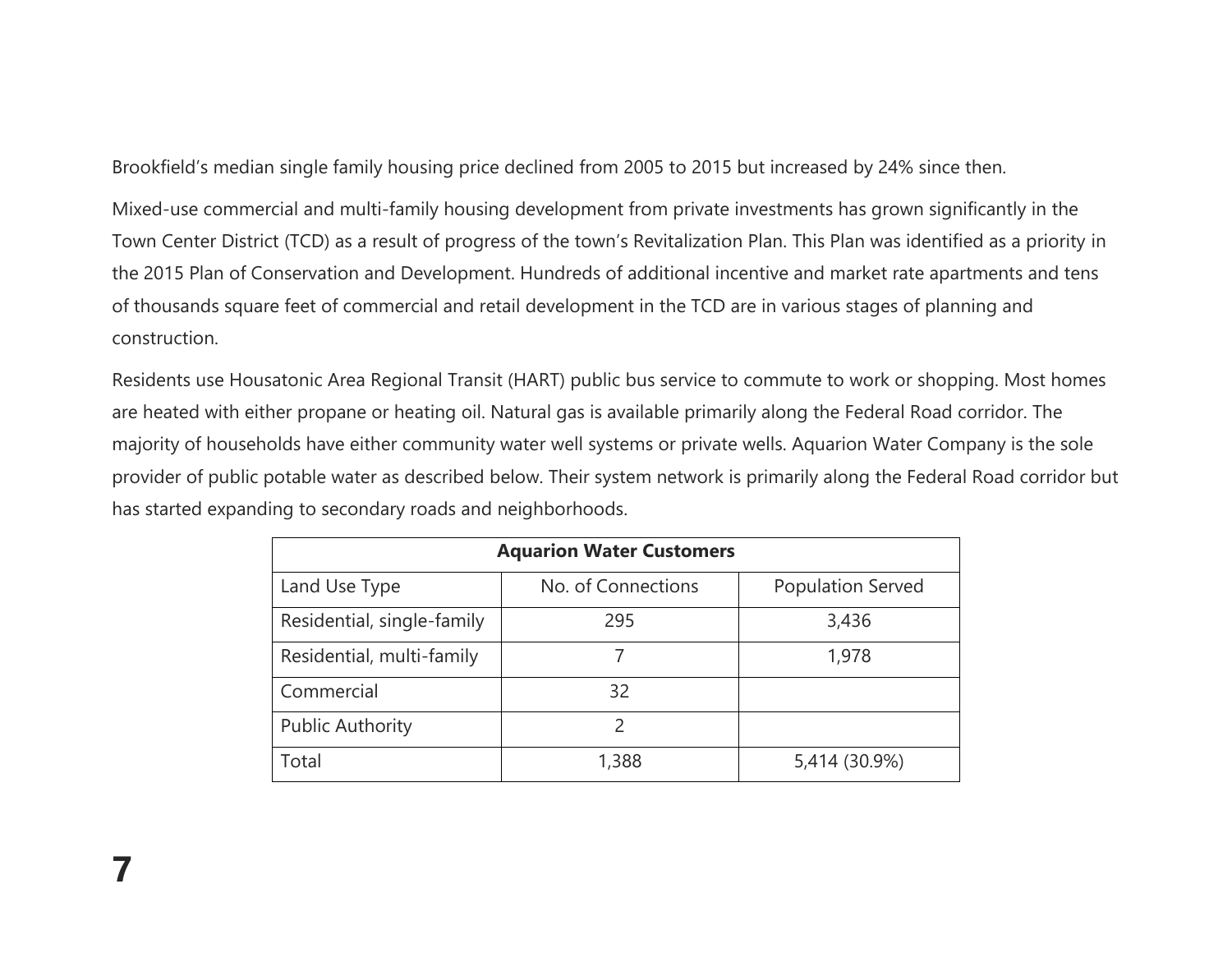For homes not on private septic, Brookfield's wastewater is collected by the Water Pollution Control Authority (WPCA) and is pumped to Danbury's regional wastewater treatment plant (WWTP). That plant was required by the EPA to reduce phosphorus output and its nameplate capacity reduced by 25%. In 2016 Brookfield's wastewater allocation was lowered by 25% from 500,000 to 380,000 gallons per day. Brookfield's population, housing and commercial development has had steady growth and may accelerate over the next 5 years. With this growth came additional sewer demand and the WPCA met that demand by adding sewer line and pump stations to its network. Sewer flow changed from 60,000 gal/day in 1980 to 316,000 in 2021 and a projection to 380,000 in 2024. In December 2021 the WPCA started deliberations for a moratorium that would limit future sewer connection because projections would hit the 380,000 GPD limit within the next couple years. The moratorium was approved, and it took effect on January 1, 2022.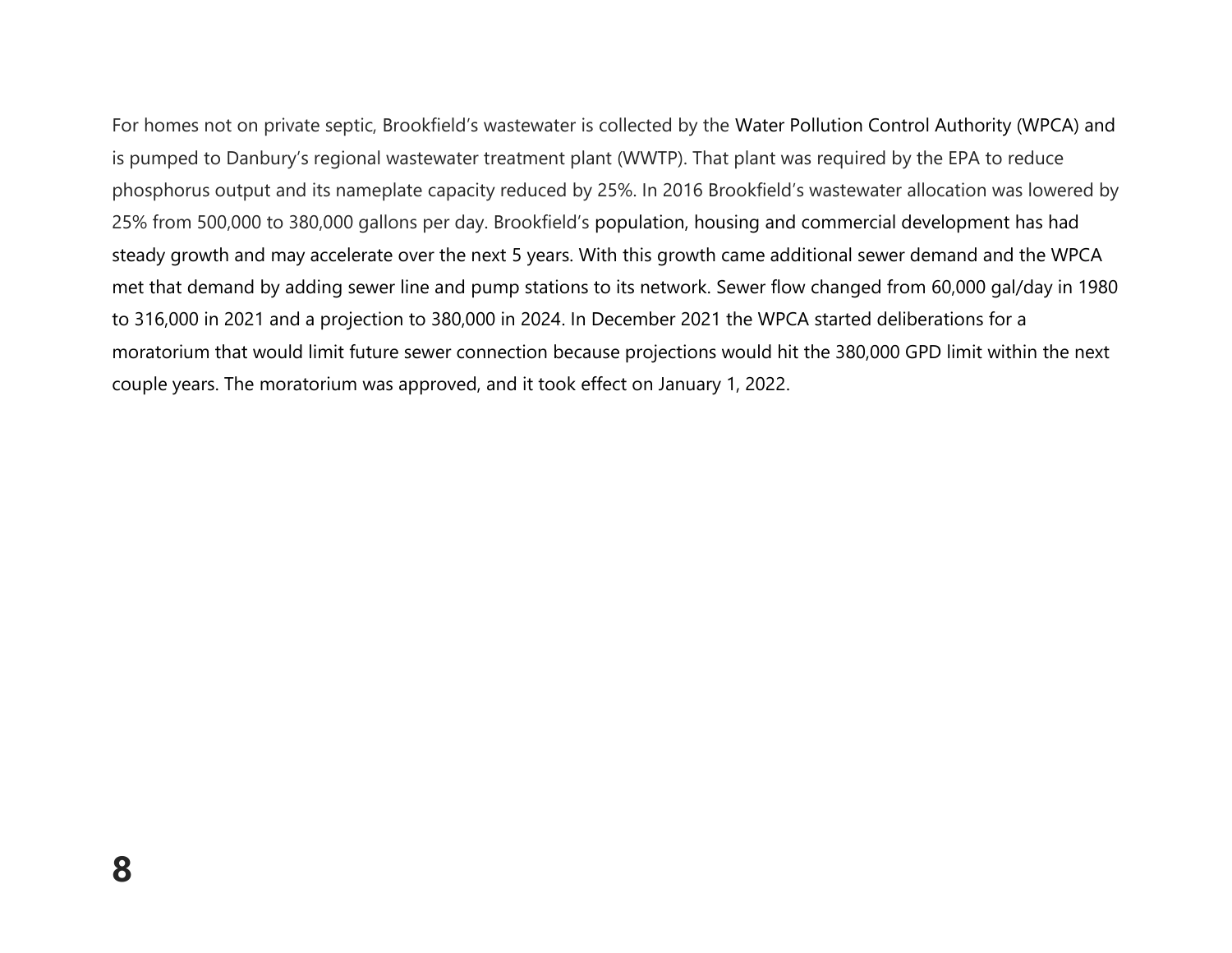# **Housing Needs**

There are 2,128 or 34.3% cost burdened households in Brookfield, according to the 2015-2019 American Community Survey. 37.2% of renters are cost burdened, while only 33.8% of owners are cost burdened.

| <b>MONTHLY HOUSING COSTS AS A</b><br><b>PERCENTAGE OF HOUSEHOLD</b><br><b>INCOME IN THE PAST 12 MONTHS</b> | <b>Occupied</b><br>housing<br>units | %    | Owner-<br>occupied<br>housing units | %    | <b>Renter-</b><br>occupied<br>housing units | %    |
|------------------------------------------------------------------------------------------------------------|-------------------------------------|------|-------------------------------------|------|---------------------------------------------|------|
| <b>Less than \$20,000</b>                                                                                  | 277                                 | 4.5  | 135                                 | 2.6  | 142                                         | 14.1 |
| Less than 20 percent                                                                                       | $\overline{0}$                      | 0.0  | $\Omega$                            | 0.0  | 0                                           | 0.0  |
| 20 to 29 percent                                                                                           | $\overline{0}$                      | 0.0  | $\overline{0}$                      | 0.0  | $\overline{0}$                              | 0.0  |
| 30 percent or more                                                                                         | 277                                 | 4.5  | 135                                 | 2.6  | 142                                         | 14.1 |
| \$20,000 to \$34,999                                                                                       | 396                                 | 6.4  | 320                                 | 6.2  | 76                                          | 7.5  |
| Less than 20 percent                                                                                       | $\Omega$                            | 0.0  | $\Omega$                            | 0.0  | 0                                           | 0.0  |
| 20 to 29 percent                                                                                           | 25                                  | 0.4  | 25                                  | 0.5  | $\mathbf 0$                                 | 0.0  |
| 30 percent or more                                                                                         | 371                                 | 6.0  | 295                                 | 5.7  | 76                                          | 7.5  |
| \$35,000 to \$49,999                                                                                       | 421                                 | 6.8  | 297                                 | 5.7  | 124                                         | 12.3 |
| Less than 20 percent                                                                                       | 14                                  | 0.2  | 14                                  | 0.3  | 0                                           | 0.0  |
| 20 to 29 percent                                                                                           | 71                                  | 1.1  | 71                                  | 1.4  | $\overline{0}$                              | 0.0  |
| 30 percent or more                                                                                         | 336                                 | 5.4  | 212                                 | 4.1  | 124                                         | 12.3 |
| \$50,000 to \$74,999                                                                                       | 756                                 | 12.2 | 698                                 | 13.4 | 58                                          | 5.7  |
| Less than 20 percent                                                                                       | 148                                 | 2.4  | 148                                 | 2.9  | $\overline{0}$                              | 0.0  |
| 20 to 29 percent                                                                                           | 130                                 | 2.1  | 80                                  | 1.5  | 50                                          | 5.0  |
| 30 percent or more                                                                                         | 478                                 | 7.7  | 470                                 | 9.1  | 8                                           | 0.8  |
| \$75,000 or more                                                                                           | 4288                                | 69.2 | 3727                                | 71.8 | 561                                         | 55.5 |
| Less than 20 percent                                                                                       | 2462                                | 39.7 | 2218                                | 42.7 | 244                                         | 24.2 |
| 20 to 29 percent                                                                                           | 1160                                | 18.7 | 869                                 | 16.7 | 291                                         | 28.8 |
| 30 percent or more                                                                                         | 666                                 | 10.7 | 640                                 | 12.3 | 26                                          | 2.6  |
| Zero or negative income                                                                                    | 34                                  | 0.5  | 13                                  | 0.3  | 21                                          | 2.1  |
| No cash rent                                                                                               | 28                                  | 0.5  | (X)                                 | (X)  | 28                                          | 2.8  |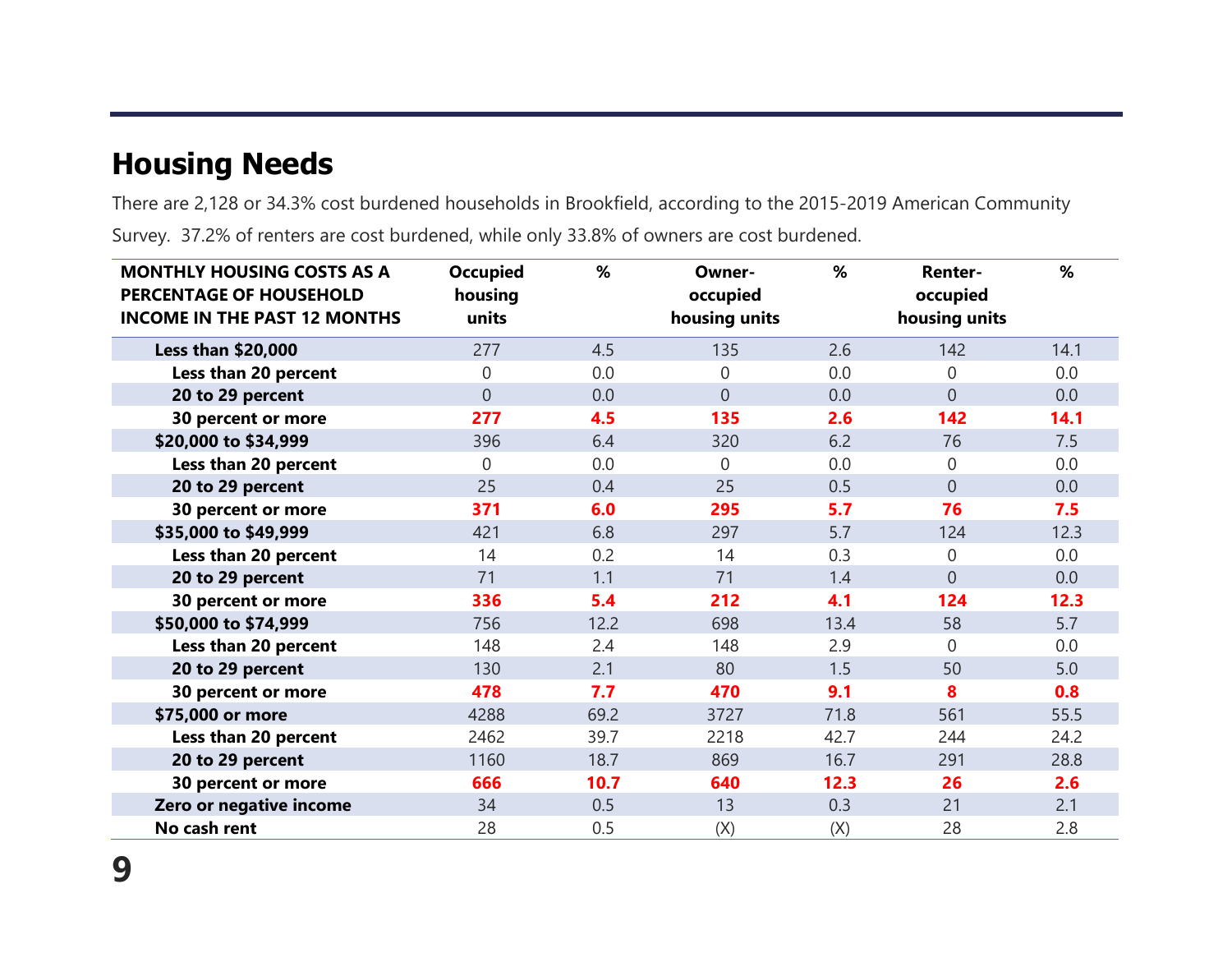Of the 6,200 households in Brookfield, 5,190 are owner-occupied and 1,010 are renter occupied. Household size varies for owner-occupied compared to renter-occupied. Only 16% of owner-occupied houses are 1-person households compared to 38% for renter-occupied. Conversely, 28% of owner-occupied houses are 4 or more-persons households compared to 19% for renter-occupied.



Individuals and families, young and old, are looking for housing that is accessible to public transportation, offers good schooling and recreational opportunities and convenient to quality health care and shopping. Corporations, retailers, and restaurateurs look for locations that offer this for their employees. A housing study done in 2014 confirmed this need and recommended a strategy to close the housing gap. This study was used to create the Revitalization Plan and is discussed in Section 6. Because of what Brookfield offers, especially since the COVID pandemic, housing demand and prices have surged at an even higher rate, likely accelerating the percentage of burdened households.

# **10**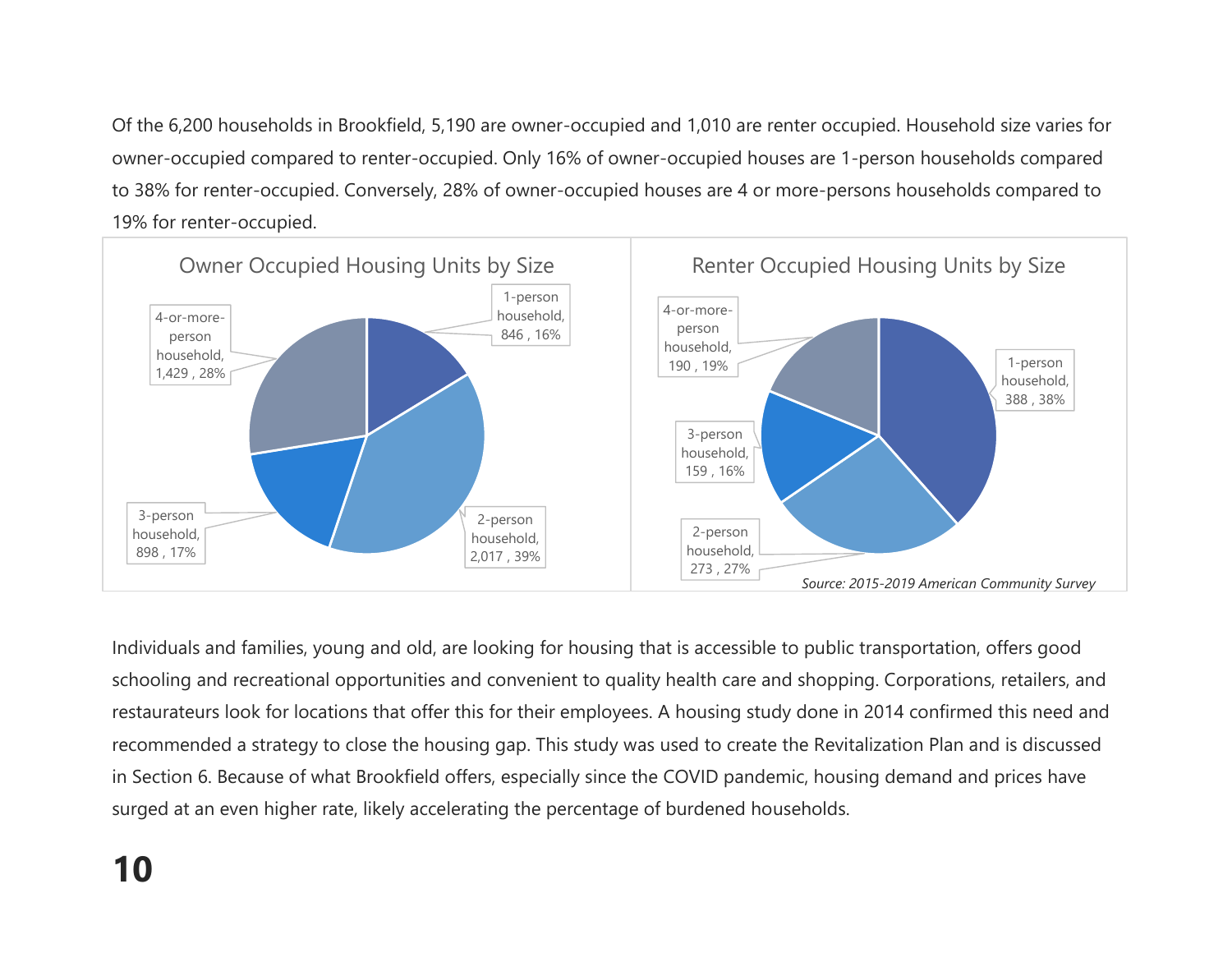# **Discussion**

Brookfield has 18 zoning districts:

- 7 Commercial
- 6 Residential
- 3 Industrial
- 2 Special Districts

The commercial and industrial districts are primarily along the north-to-south Federal Road corridor with residential zones on each side extending west to Candlewood Lake to the east to Lake Lillanonah (the Housatonic River). Most of the residential zones are fully developed and as a result the majority of development has taken place along Federal Road. Development along Federal Road was greatly accelerated when public potable water mains (now operated by Aquarion Water Company) were constructed about 10 years ago – see "Housing Market" for additional information.

The Brookfield Housing Authority tried to expand their facilities on Brooks Quarry Road but are not able to do so because of surrounding wetlands.

Brookfield's zoning regulations meet the planning goals and objectives of the town and reduce the necessity for public agencies to provide housing and support services, specifically they:

- Enable the establishment of Multifamily Dwellings (MUD), including apartments, garden apartments, townhouses, row houses, condominiums, and cooperative apartment buildings, in appropriate locations of the town so as to respond effectively to diverse housing needs.
	- o Provide guidelines, standards, and controls for the development of multiple family dwelling projects that are compatible with the intent of this regulation.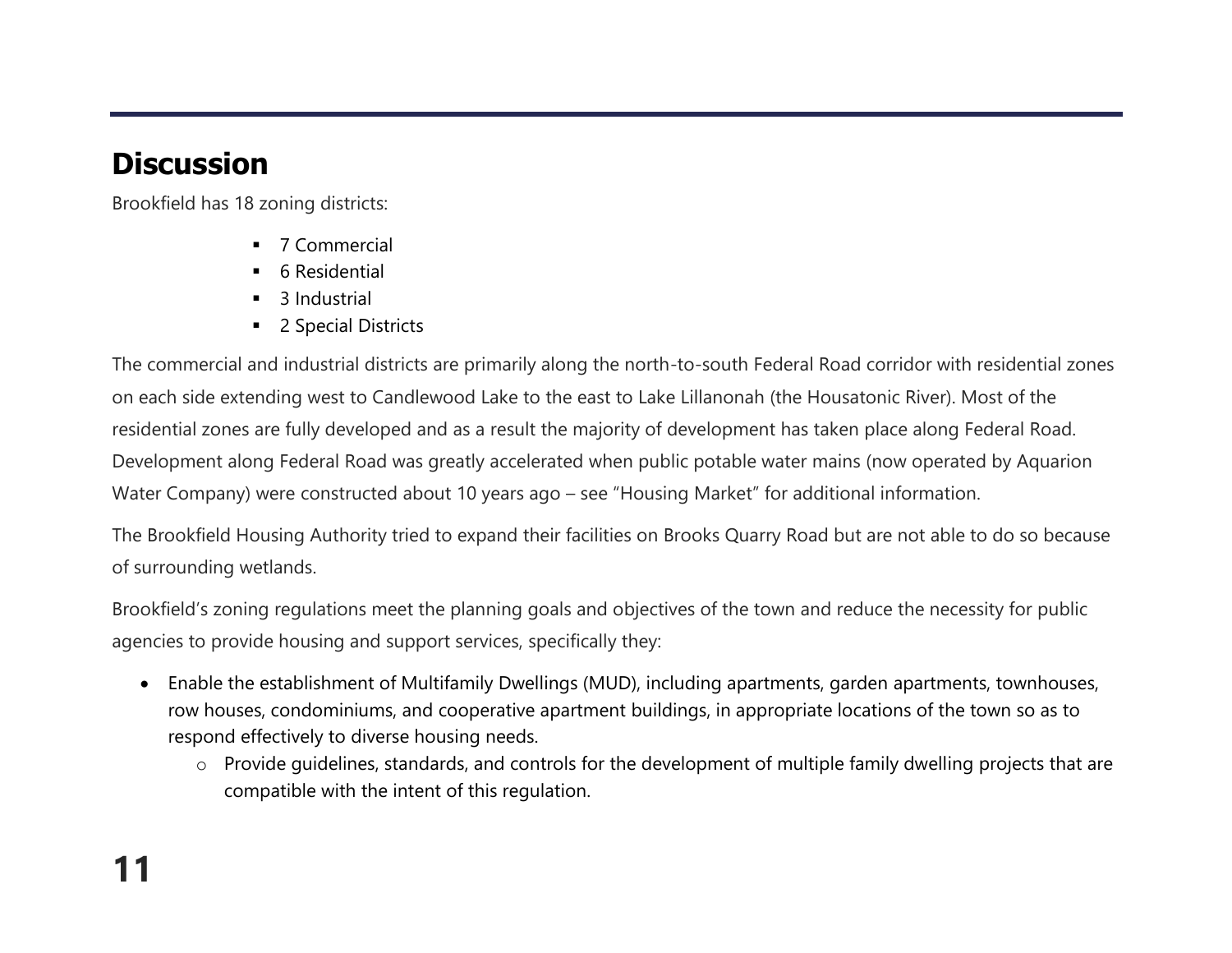- o Provide for affordable housing in appropriate locations that have public sewer and water, and transit options (such as a bus line). Such a location is our Town Center District located at the junction of State Routes 202 & 25 as well as along Federal Road (State Rt 202).
- Enable the establishment of accessory apartments that allow property owners desiring to meet the housing and social needs of Brookfield by providing alternate housing arrangements that can adequately and comfortably house residents requiring lower cost housing.
	- o Establish a procedure to minimize potential impacts from accessory apartments on abutting single-family uses.

The regulations to promote Affordable Housing for MUD's and accessory apartments state:

#### **Density Bonus for Multifamily Dwellings** (Brookfield Zoning Regulation Section 3.14 G) as follows:

- 1. Additional units per gross acre and additional units per structure shall be permitted, provided that 20% of the total dwelling units on the site are subject to binding recorded deeds containing covenants or restrictions which require that such dwelling units be sold or rented at, or below, prices which will preserve the units as housing for which persons and families pay 30% or less of income, where such income is less than or equal to 80% of the area median income, as defined by CGS Section 8-30g.
- 2. The number of additional units per gross acre that shall be permitted shall not exceed 10 units per gross acre (for a total of 18), or in the TCD-Overlay zone, 4 units per gross acre (for a total of 12), as defined in subsection F above.
- 3. The number of additional dwelling units per structure that shall be permitted shall not exceed six units in Residential (R) zones; and 10 units for one- or two-story structures, or 12 units for a three-story structure in all other permitted zones.
- 4. A development that uses an affordable housing density bonus shall submit an affordability plan that complies with CGS Section 8-30g and regulations adopted pursuant thereto.

**Accessory Apartments** (Brookfield Zoning Regulation Section 3.16 D.9) as follows: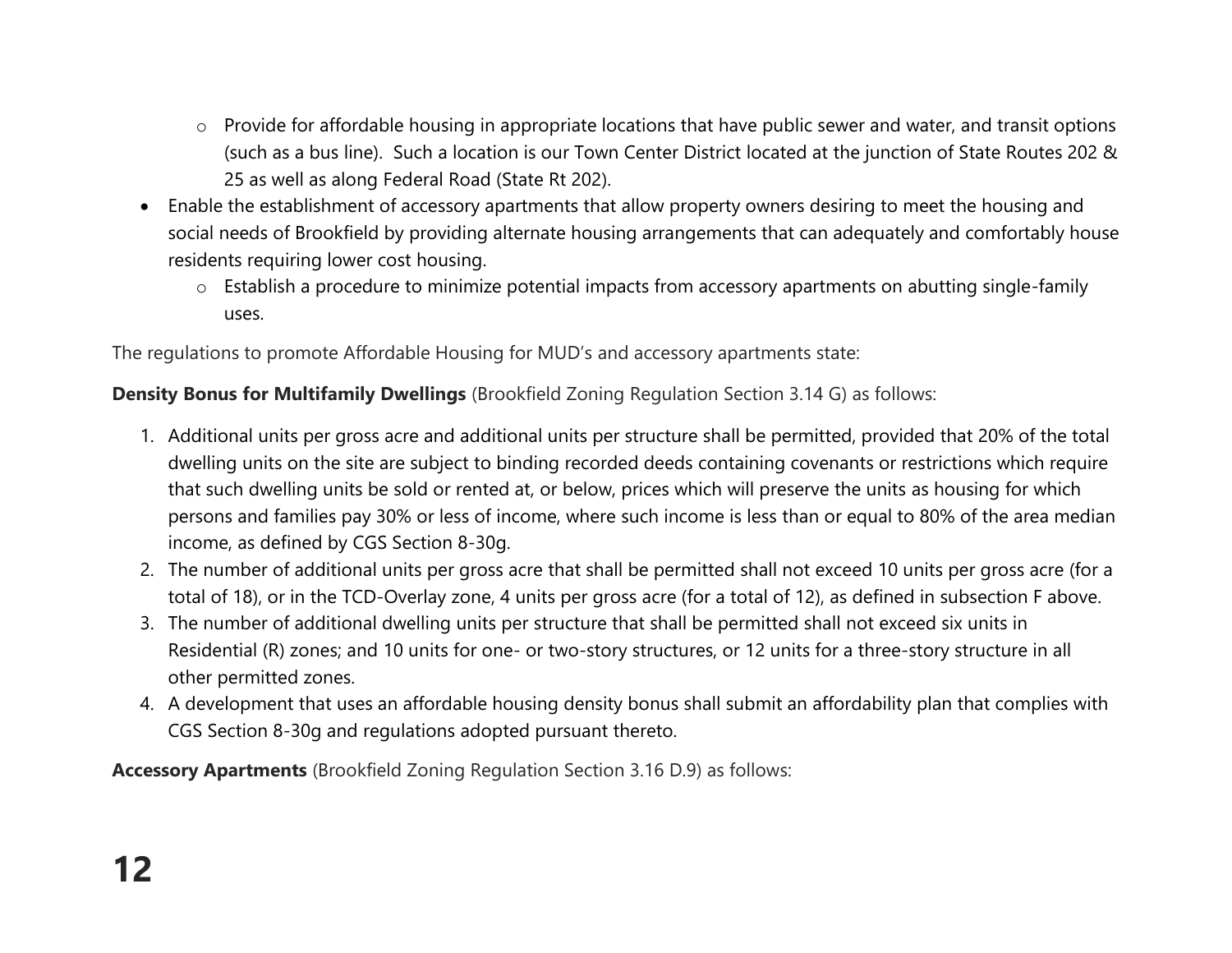".. In lieu of the above requirement, the owner of the property instead shall file an affordable housing deed restriction which requires that such accessory apartment be rented at, or below, prices which will preserve the unit as housing for which persons and families pay 30% or less of income, where such income is less than or equal to 80% of the area or state median income, whichever is less, as defined by CGS Section 8-30g-8(a). The deed restriction shall be in effect for a period of not less than ten years from the date of recording these Deed Restriction and continuing until expiration upon the filing of a Notice of Expiration upon the Land Records with a copy to the Town of Brookfield-Land Use Office, by the property owner. The deed restriction shall also provide that the municipality may recover its reasonable fees and expenses in enforcing the terms of any deed restriction."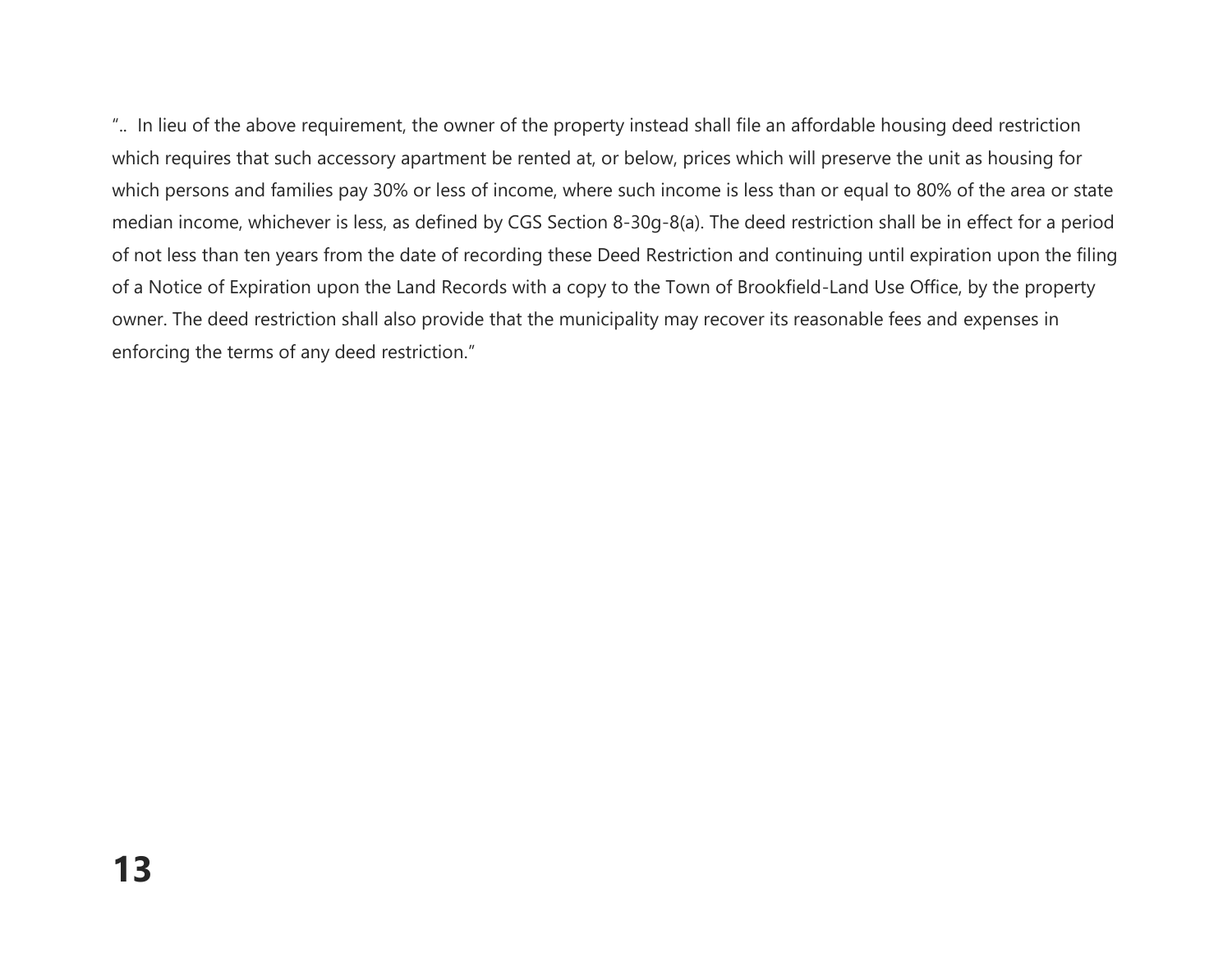# **Goals & Strategies**

Brookfield's housing principles and goals are stated in the town's 2015 Plan of Conservation and Development, they include:

- 1. Encourage development of housing that is affordable to young families and professionals just beginning their careers. A vibrant town needs young families and professionals to keep the school system from shrinking and to support healthy community development.
- 2. Encourage a wide array of housing, in particular housing designed for older, less mobile residents with associated amenities favored by seniors. Our town should promote housing options for elders who no longer want the responsibilities for maintenance of a single-family home or who need increased support to live independently, but who want to remain in Brookfield near friends and family.
- 3. Housing that helps retain residents on fixed or lower incomes by promoting a wide range of housing. Affordable housing will serve current residents whose incomes become fixed as well as young families just getting started.

Brookfield's affordable housing plan seeks to balance affordable housing within the municipality's ability to provide quality public education, emergency services, and infrastructure (potable water, wastewater, roads, broadband) for all residents all while keeping taxes at an affordable level. The plan to achieve these goals include:

- 1. Work with the WPCA and regional municipal leaders to lift Brookfield's sewer moratorium by increasing its sewer capacity. This can be accomplished by getting Danbury agreement to increase Brookfield's allocation, adding a municipal treatment plant and/or finding another source to handle outflow in excess of Danbury's allotment.
- 2. A review of Brookfield Zoning Regulations to identified areas where changes can improve the production of affordable housing. These changes could include:
	- Minimum Area Per Residential Unit Requirements: Remove the minimum floor area requirements, allowing the building code (and public health code) to determine minimums. This change is required from case law that